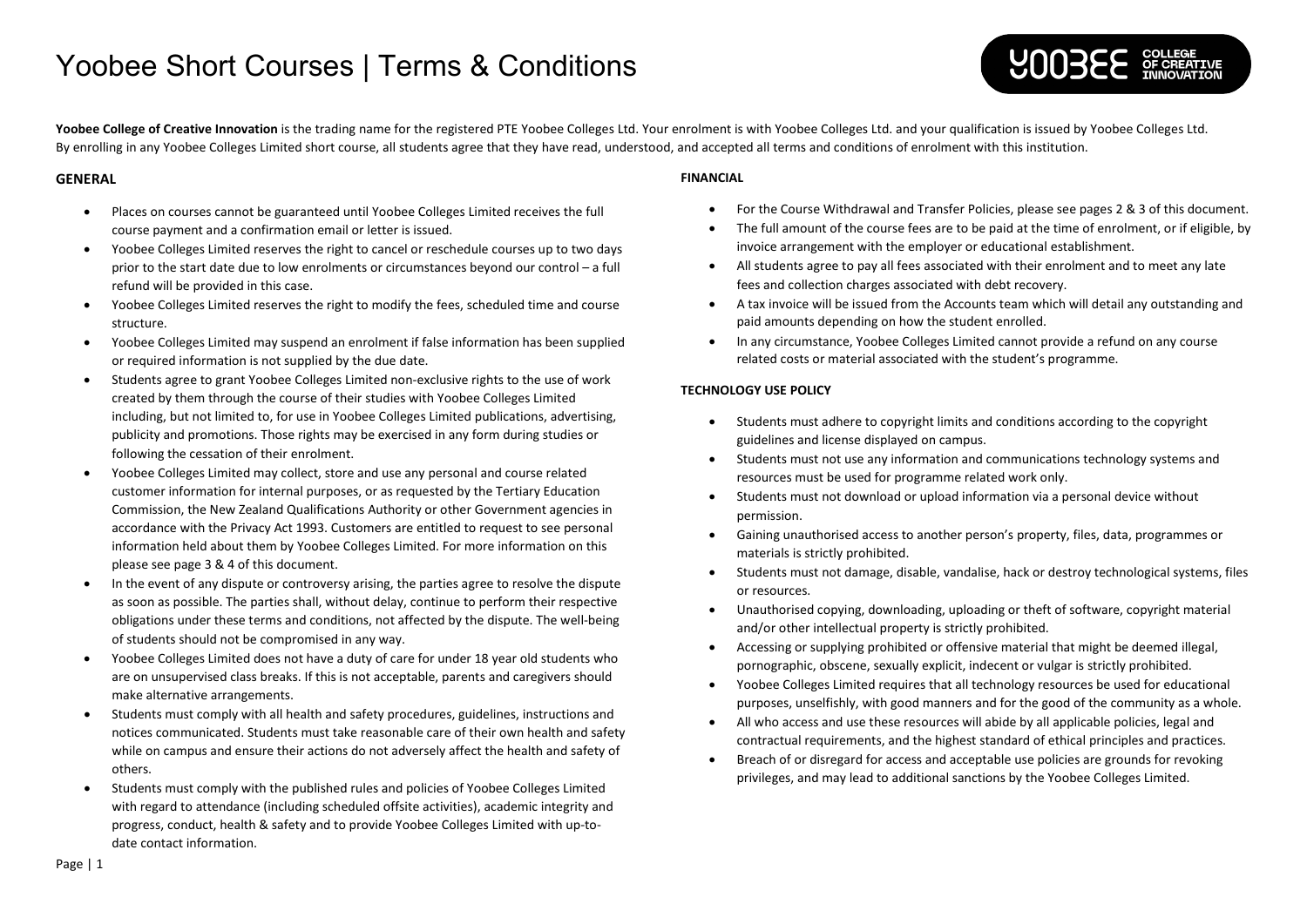

### **COURSE WITHDRAWAL POLICY**

Please see page 3 of this document for the COURSE WITHDRAWAL POLICY - Period and Notice Guide.

- All withdrawal requests must be done in writing via email to the Co-ordinator or a relevant member of the Short Course Team. Each request will be considered according to the course withdrawal policy. Please see below guide on Page 3 for notice periods associated with the programme.
- If the withdrawal/cancellation is due to an issue caused by Yoobee Colleges Limited, please speak to the coordinator. Each withdrawal is handled on a case-by-case basis, and a refund cannot be guaranteed.
- If a student withdraws or cancels their enrolment once the course has commenced, or during the course at any point they will not be entitled to a refund.
- If a student enrols into any programme with Yoobee Colleges but they do not attend the full number of lessons of the course due to any reason, Yoobee Colleges Limited is not obligated to provide a refund, transfer request, or facilitate any extra lessons.
- In the circumstance a class needs to be postponed due to unforeseen circumstances as decided by Yoobee Colleges Limited, the institution will ensure the full learning hours are delivered, usually by adding an additional lesson at the end of the programme. All NZ public holidays are accounted for in the scheduling of the lessons.
- If the student enrolled in a programme but did not arrive on the first lesson (No Show), if the student did not follow the withdrawal process listed then they will not be eligible for a refund and will be charged the full outstanding amount.

### **COURSE TRANSFER POLICY**

In the case the student needs to transfer their enrolment to another intake, Yoobee Colleges Limited has a strict policy around how this is managed.

- Once the student has requested for their first transfer, from this point onwards their enrolment will not be eligible for any withdrawal period benefits e.g refund eligibility as listed in these terms and conditions.
- **First Transfer to next available intake** Free of charge provided this is completed no less than 48 hours prior to the course commencing and is completed in writing to the Short Course Team.
- **Second Transfer to next available intake** A fee will be invoiced to the student of \$100.00 NZD. This also must be completed no less than 48 hours prior to the course commencing and is completed in writing to the Short Course Team.
- **Third Transfer and beyond** The student will be charged the full amount of the course and will not be eligible for a refund. If the student would still like to enrol in the programme from this point forth, the student will have to submit and pay for a new enrolment.
- Due to there being numerous reasonings for a transfer request or refund, Yoobee Colleges Limited will not be accepting refund requests or withdrawal requests that are outside of the standard policy listed for any of the below reasons, but not limited to:
- o Sickness of any kind including COVID-19 related (Please refer to transfer policy)
- o Work commitments.
- o Change in personal circumstances.
- o Overseas or relocation.
- o Partial attendance of a programme or if the student is late for a class.
- $\circ$  Not meeting the entry requirements including basic computer proficiency and equipment access. (Students are responsible for ensuring they meet the entry requirements listed on the course website pages upon enrolment.)
- Any special refund requests will be considered and can be emailed to the coordinator and may be escalated to Management. Yoobee Colleges Limited is not obligated to accept any refund requests that are listed outside the standard policies stated in this document.

### **COVID-19 RELATED**

- Please stay home if you have cold, flu, or COVID-19 symptoms. Do not come to campus. Call your doctor or Healthline on 0800 358 5453 for advice about getting tested. If you have been told to self-isolate, you must do so immediately and follow government advice and please let Yoobee staff know immediately.
- Yoobee Colleges Limited is able to deliver any programme under any Traffic Light Setting under the COVID-19 Protection Framework, please see current framework advice here: https://www.yoobee.ac.nz/yoobee-faculties/short-courses/short-course-informationhub/frequently-asked-questions/
- Due to the ability of being able to deliver courses on campus or online at any Traffic Light Setting, students will not be eligible for any refunds or transfers that are associated with COVID-19 reasoning including but not limited to, the traffic light settings changing to 'Red' or COVID-19 illness or isolation requirements. Students will only be eligible for a refund, withdrawal request or transfer that abides by the standard policies stated on page 2 of this document.
- Yoobee Colleges Limited has different guidelines for students to abide by at each Traffic Light Setting. Students must take responsibility of ensuring when they enrol that if they do not meet the requirements that they are doing so at their own risk.
- For any of Yoobee Colleges Limited's strictly online delivered programmes, students do not have to present a valid vaccine pass upon enrolment.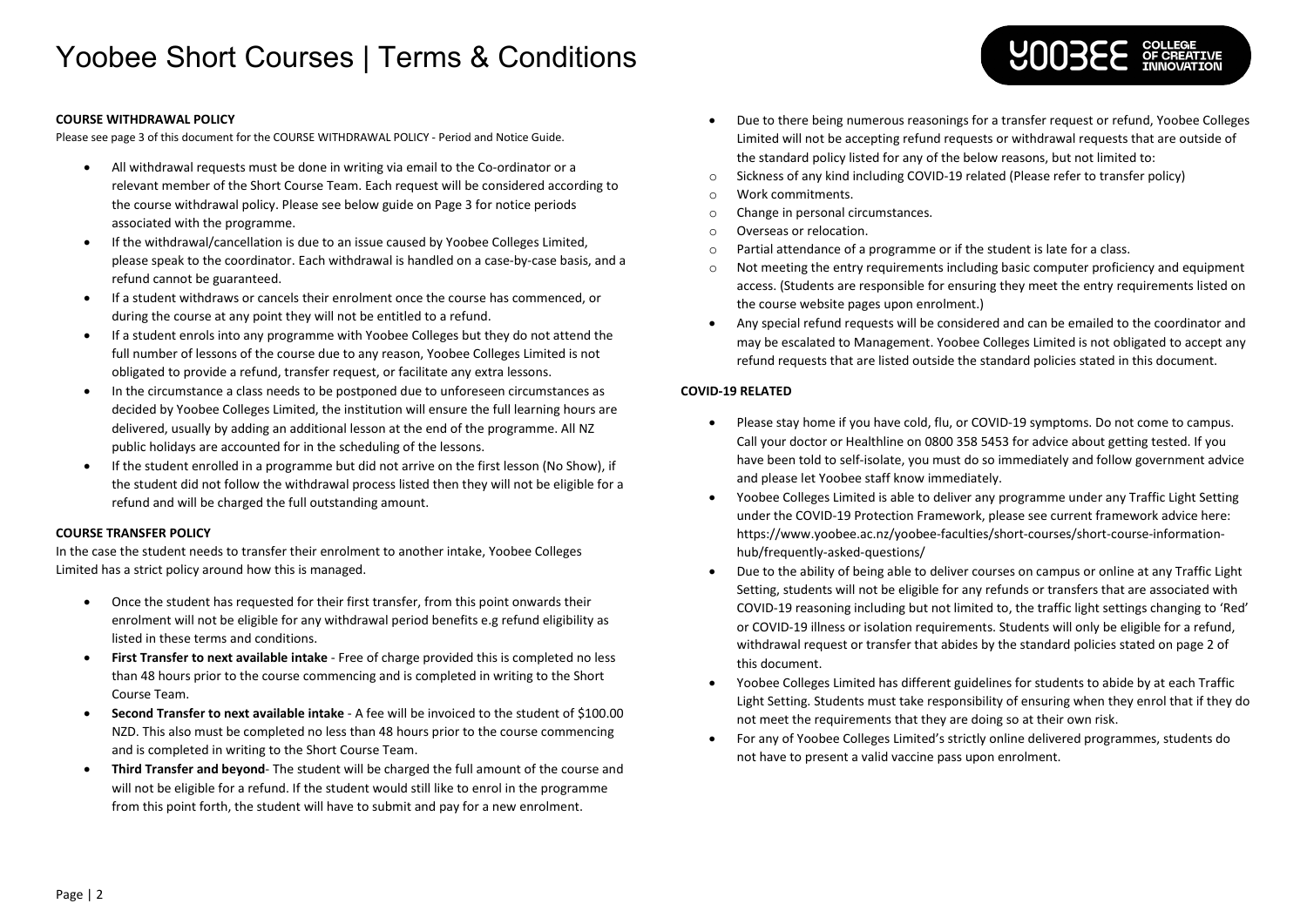

### **COURSE WITHDRAWAL POLICY** - Period and Notice Guide

| <b>Course Type</b>                                                                                                                       | <b>Withdrawal Period &amp; Notice</b>                                            | <b>Refund Amount</b>                                                           |
|------------------------------------------------------------------------------------------------------------------------------------------|----------------------------------------------------------------------------------|--------------------------------------------------------------------------------|
| For courses of 2 days or less<br>(10 learning hours)<br>i.e Essentials, Some Holiday Programmes<br>and NCEA Credit Courses               | More than 14 calendar days prior to course commencement date                     | Full refund                                                                    |
|                                                                                                                                          | Between 10 and 14 calendar days prior to course commencement date                | You will receive a 75% refund on the course costs.<br>(Paid or to be invoiced) |
|                                                                                                                                          | Within 9 calendar days prior to course commencement date                         | No refund<br>(Outstanding invoice will be issued)                              |
| For courses of more than 2 days but under<br>5 weeks<br>(30 learning hours)<br>i.e Some Holiday Programmes and Custom<br>Courses         | More than 14 calendar days prior to course commencement date                     | Full refund                                                                    |
|                                                                                                                                          | Between 2 and 14 calendar days prior to course commencement date                 | You will receive a 75% refund on the course costs.<br>(Paid or to be invoiced) |
|                                                                                                                                          | Within 1 calendar day prior to course commencement date                          | No refund                                                                      |
| For courses of 5 weeks or more but less<br>than 3 months<br>(42 learning hours)<br>i.e Training Packages and some NCEA<br><b>Courses</b> | More than 14 calendar days prior to course commencement date                     | Full refund                                                                    |
|                                                                                                                                          | Between 5 and 14 calendar days prior to course commencement date                 | You will receive a 75% refund on the course costs.<br>(Paid or to be invoiced) |
|                                                                                                                                          | Within 4 calendar days prior to course commencement date                         | No refund<br>(Outstanding invoice will be issued)                              |
| Micro-credential programmes only                                                                                                         | More than 14 calendar days prior to course commencement date                     | Full refund                                                                    |
|                                                                                                                                          | Between 14 calendar days prior and 5 calendar days after the course<br>commences | You will receive a 75% refund on the course costs.<br>(Paid or to be invoiced) |
|                                                                                                                                          | More than 5 calendar days after the course commencement date.                    | No refund<br>(Outstanding invoice will be issued)                              |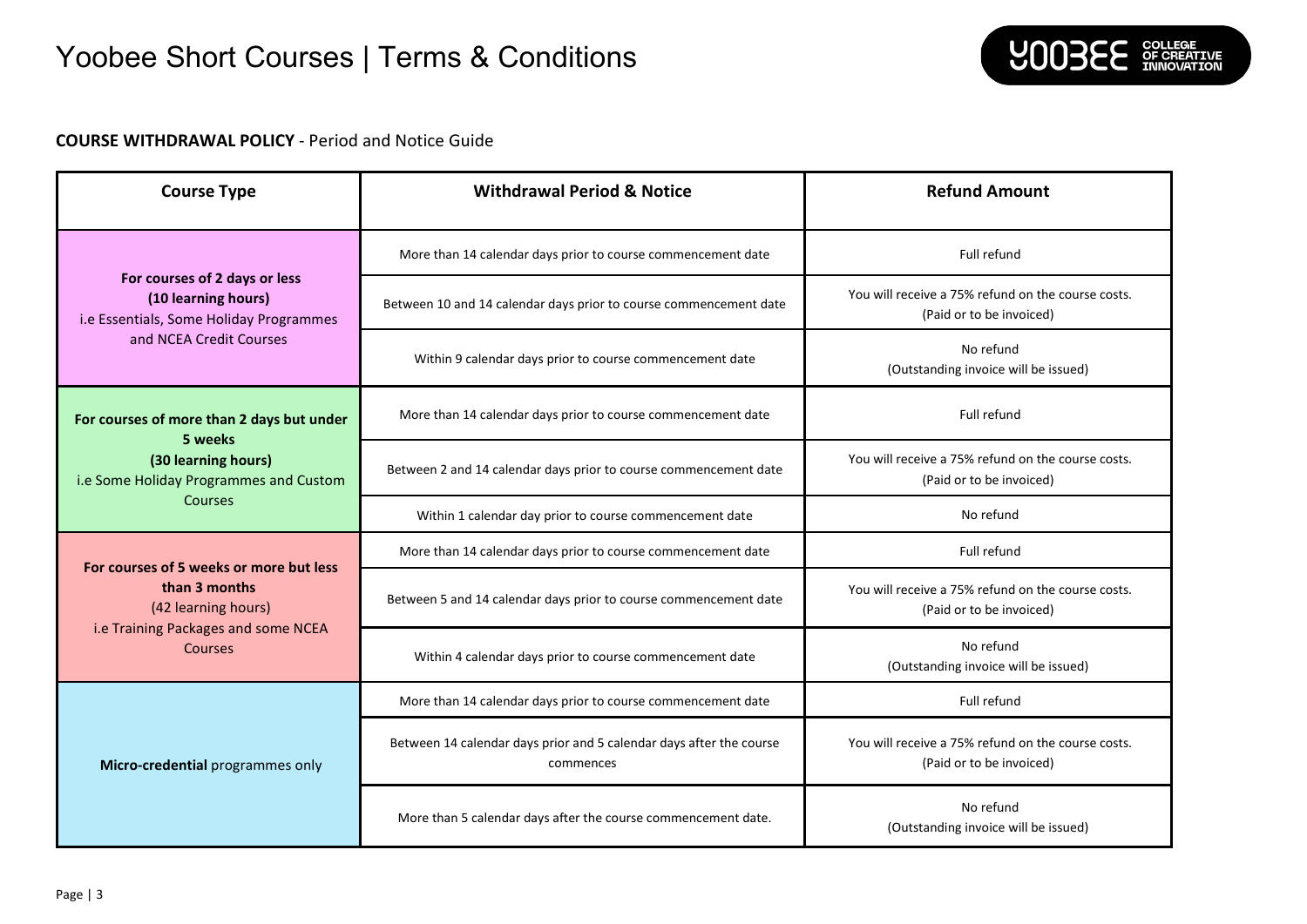### **DOCUMENTATION**

The purpose of any enrolment form Yoobee Colleges Limited requests for the student to complete is to obtain the information they need to enrol the student in a programme of study at their organisation. Yoobee Colleges Limited also need to collect information which is required by the Ministry of Education and other government agencies for statistical and administrative purposes.

- For certain programmes, to qualify as a domestic student, and so be entitled to the Government tuition subsidy, you must be a citizen of New Zealand (including students from the Cook Islands, Tokelau, or Niue who have New Zealand citizenship) or a permanent resident of New Zealand or a citizen or permanent resident of Australia residing in New Zealand. You must provide evidence of citizenship or permanent residency and to do so you must produce one of the following:
	- o Birth certificate with place of birth stated as New Zealand, Cook Islands, Tokelau, or Niue.
	- o New Zealand passport.
	- o Australian passport.
	- o A statement of Whakapapa, including date of birth, countersigned by a kaumatua.
	- o Certificate of citizenship or letter of confirmation.
	- o Proof of New Zealand or Australian Permanent Residency.
- The student can bring the original documentation to a physical campus to be sighted by a designated staff member, alternatively please provide a certified copy. This means a photocopy of your original document, signed as being a true and accurate copy by a Justice of the Peace (JP), Barrister or Solicitor, Notary Public, Court Registrar or Deputy Registrar, Member of Parliament, Land Transport New Zealand, Public Trust, or local authority employee designated for this purpose
- When a learner is in a remote community and unable to access a person listed in the Oaths and Declarations Act, a member of the New Zealand Police, school principal, minister of religion, or general practitioner is acceptable.
- Please note that your name, date of birth and residency as entered on this enrolment will be included in the National Student Index, and will be used in an Authorised Information Matching programme with the New Zealand Birth Register.

### **PRIVACY STATEMENT & USE OF INFORMATION**

- A copy of this signed document will be stored on the student's electronic student file and will be readily available to them upon request, they may request to see any information held about them and amend any errors in that information.
- The Institute collects and stores information from this form to:
	- o Manage the business of Yoobee Colleges Limited (including internal reporting, administrative processes and selection of scholarship and prize winners).

o Comply with the requirements of the Education Act 1989 and other legislation relating to maintenance of records and accountability for public funding.

**YOOBEE** SECREATIVE

- o Supply information to government agencies and other organisations as set out below.
- o In signing this enrolment form you authorise such disclosure on the understanding that the institute will observe the conditions governing the release of information, as set out in the Privacy Act 1993, the Education Act 1989 and other relevant legislation.
- o You may request to see any information held about you and request that any errors in that information be amended or noted. To do so, contact the Enrolments Officer.
- o NB: The Privacy Act came into force on 1 July 1993 with the stated aim of protecting the privacy of natural persons. It requires the Institute to collect, hold, handle, use and disclose personal information in accordance with the twelve information privacy principles in the Act which can be viewed on the Privacy Commissioner's web site: [http://www.privacy.org.nz](http://www.privacy.org.nz/)

### **Supply of Information to Government Agencies and Other Organisations**

The Institute supplies data collected on this form to government agencies, including:

- The Ministry of Education.
- The New Zealand Qualifications Authority.
- The Tertiary Education Commission.
- The Ministry of Social Development (in relation to student loans and allowances).
- Inland Revenue (in relation to Fees Free).
- Immigration New Zealand and the Ministry of Business, Innovation and Employment (for those who are not New Zealand citizens or permanent residents).

Those agencies use the data collected from tertiary education organisations to:

- Administer the tertiary education system, including allocating funding and fees free funding for Tertiary study.
- Develop policy advice for government.
- Conduct statistical analysis and research.

The institute may add your personal details (name, date of birth and residency) to the National Student Index, which is managed by the Ministry of Education.

The Ministry of Education may supply data collected on this form to Statistics New Zealand for the purposes of integrating data with data collected by other government agencies, subject to the provisions of the Statistics Act 1975. Integrated data is used for the production of official statistics, to inform policy advice to government and for research purposes.